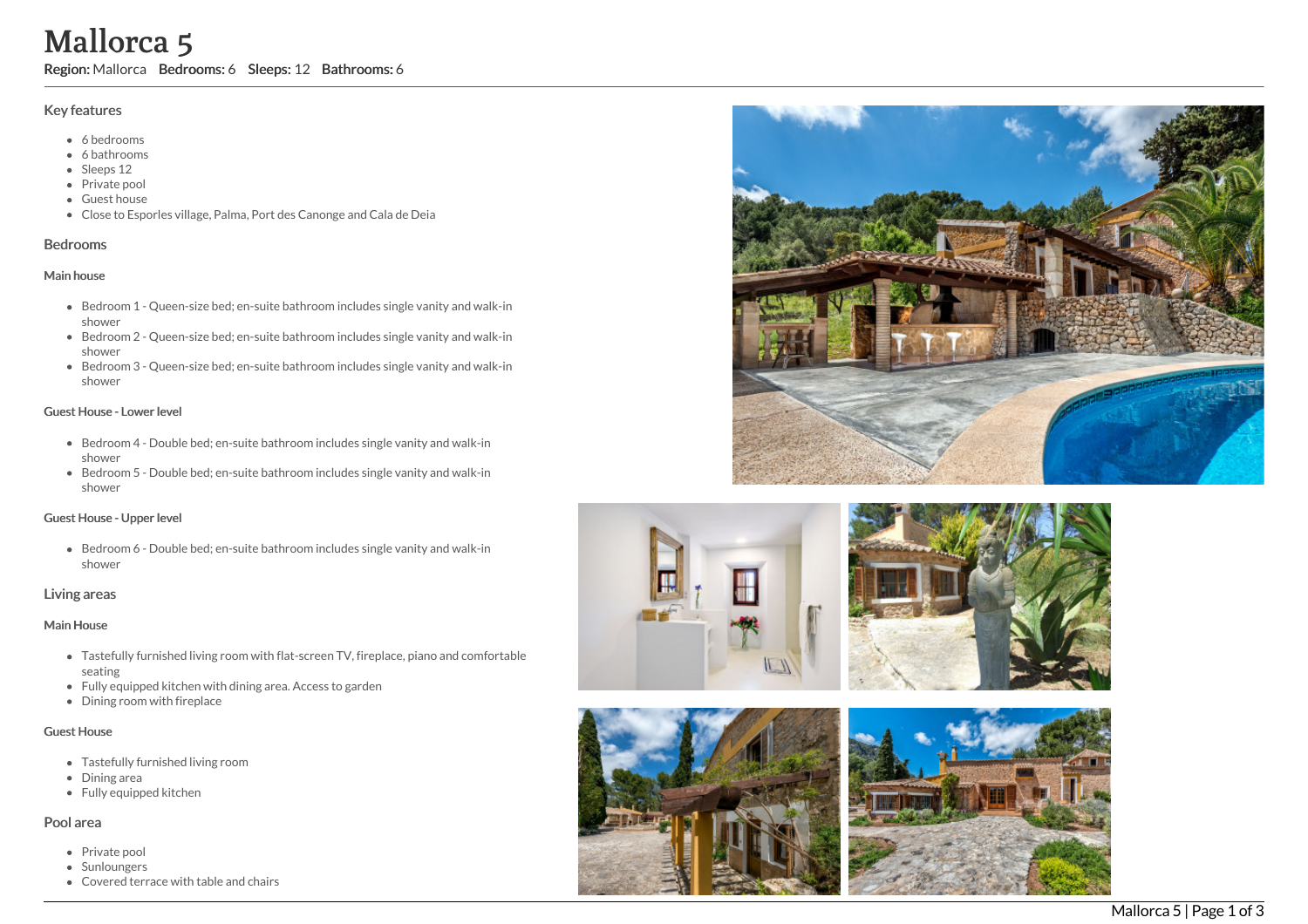- Gazebo with table and chairs for alfresco dining
- BBQ and pizza oven
- $\bullet$  Poolside bar
- Pool cave
- Fish pond
- Manicured gardens

# General

- Air conditioning
- Complimentary wifi
- Bedding and towels included
- Private parking

# Places of Interest

- Port des Canonge 8.5km
- Banyalbufar 10.5km
- Valldemossa 13.9km
- $\bullet$  Palma 17.8km
- Deia 21.0km